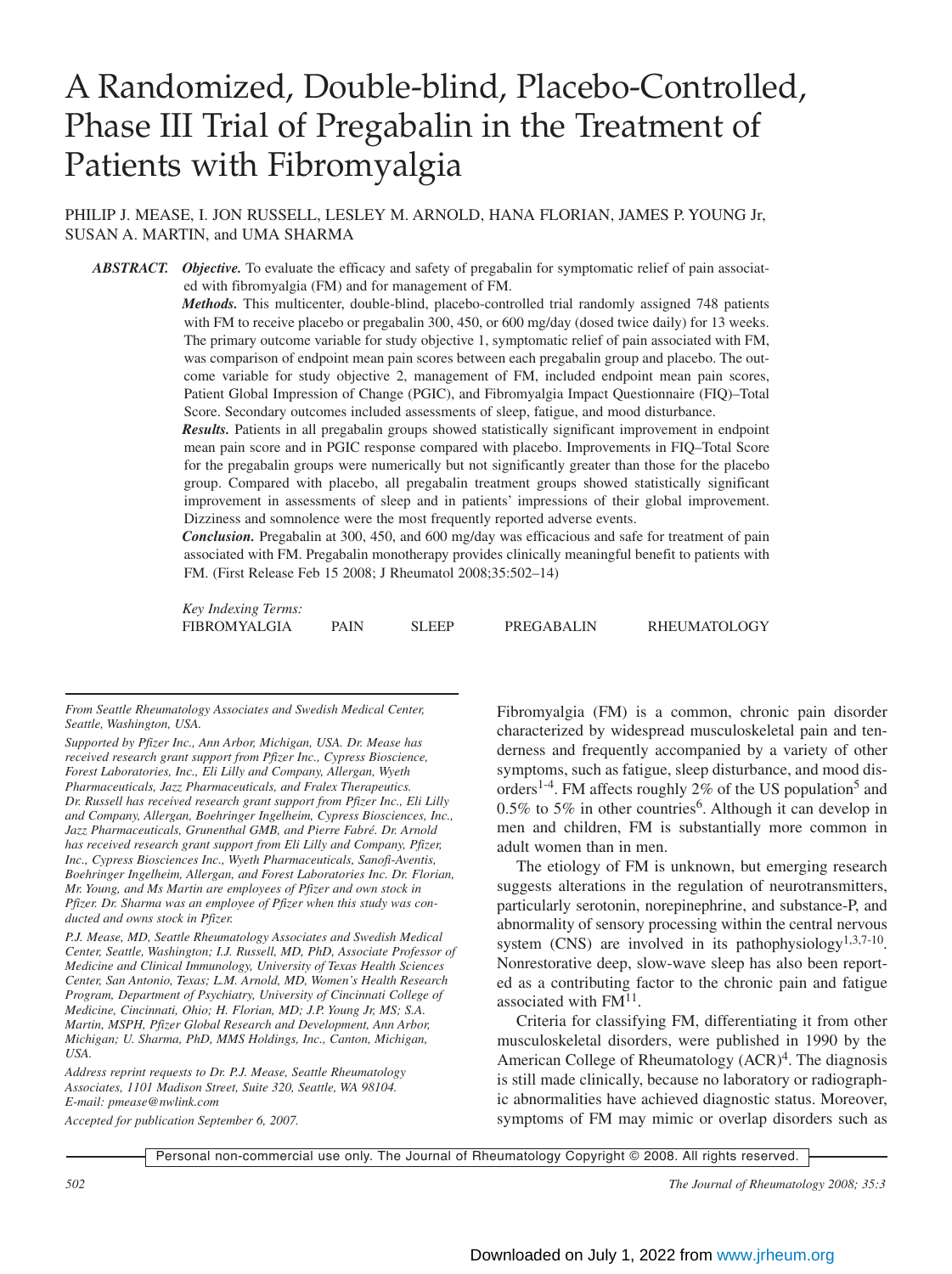myofascial pain syndrome, irritable bowel syndrome, chronic fatigue syndrome, hypothyroidism, and many of the inflammatory rheumatic diseases; thus the diagnosis must be carefully considered<sup>12,13</sup>.

The key domain of FM, and the primary focus of therapy, is pain. Other health domains that warrant consideration in treatment strategies include fatigue, sleep disturbance, health-related quality of life, and function<sup>14</sup>. Few current therapies in FM have demonstrated consistent or adequate efficacy in these domains in large controlled clinical trials. Common pharmacologic treatments, varying considerably in their effectiveness, include antidepressants, muscle relaxants, benzodiazepines, nonsteroidal antiinflammatory agents (NSAID), hypnotics, corticosteroids, opiates, and soft tissue injections of topical anesthetics<sup>1,3,15</sup>. Most patients fail to achieve relief from any available monotherapy<sup>15</sup>.

Pregabalin is an amino acid structurally related to the neurotransmitter GABA, but it is inactive at GABA receptors<sup>16</sup>. Pregabalin binds to the  $\alpha_2$ -δ-1 subunit of voltagegated calcium channels of presynaptic neurons and modifies channel functional properties $17,18$ . Pregabalin modulates hyperexcited neurons via its potent binding at the  $\alpha_2$ -δ-1 subunit that is associated with decreased calcium influx at nerve terminals and reduced release of several excitatory neurotransmitters (e.g., glutamate, noradrenaline, serotonin, dopamine, and substance  $P$ )<sup>19-25</sup>. Preclinical studies using mice with a mutation leading to the substitution of arginine at position 217 with alanine on the  $\alpha_2$ -δ-1 subunit firmly established this subunit as a target for pain control and demonstrated that it is by binding to the  $\alpha_2$ -δ-1 subunit that pregabalin achieves its analgesic activity<sup>26</sup>. Additionally, animal models have demonstrated that pregabalin has anticonvulsant $^{27}$  and anxiolytic-like<sup>28</sup> activity.

Pregabalin is approved in Canada<sup>29</sup> and the  $US^{30}$  for management of neuropathic pain associated with diabetic peripheral neuropathy (DPN) and postherpetic neuralgia (PHN). In the US, it is also approved for adjunctive treatment of partial-onset seizures in adults with epilepsy and, most recently, for the treatment of FM. It is also approved in the European Union for the treatment of peripheral and central neuropathic pain in adults, as adjunctive therapy for partial seizures in adults with epilepsy, and for the treatment of generalized anxiety disorder in adults $31$ .

In a randomized controlled 8-week trial comparing pregabalin 150, 300, and 450 mg/day (dosed 3 times daily) with placebo in 529 patients with FM, pregabalin 450 mg/day significantly improved pain, sleep disturbance, fatigue, global measures, and several domains of health-related quality of life32. Pregabalin 300 mg/day also improved sleep and fatigue, as well as global measures, compared with placebo. The present trial was designed to confirm and extend the findings of this previous trial by addressing dual primary objectives, as follows.

Objective 1. to assess the efficacy and safety of 3 dosages of pregabalin (300, 450, and 600 mg/day) administered twice daily compared with placebo for the symptomatic relief of pain associated with FM.

If treatment with pregabalin met Objective 1 by significantly improving pain compared with placebo, then Objective 2 would be assessed.

Objective 2. to evaluate the efficacy of pregabalin for the management of FM by assessing improvement in 2 additional outcomes: the Patient Global Impression of Change (PGIC) and the Fibromyalgia Impact Questionnaire (FIQ)–Total Score.

Secondary objectives included evaluation of the efficacy of pregabalin to improve sleep, fatigue, mood disturbance, and additional measures of pain, health status, and functioning.

#### **MATERIALS AND METHODS**

This randomized, double-blind, placebo-controlled trial was conducted at 79 research sites in the US after it was approved by the respective institutional review boards. All patients provided written informed consent before trial procedures were initiated.

Men and women were eligible if they were at least 18 years old, met the ACR classification criteria for FM (i.e., widespread pain present for at least 3 months and pain in at least 11 of 18 specific tender point sites)<sup>4</sup>, had an average pain score  $\geq 4$  on an 11-point numeric rating scale (NRS;  $0 =$  "no pain" to 10 = "worst possible pain") during the baseline assessment, and reported a score  $\geq 40$  mm on the 100-mm visual analog scale (VAS) of the Short-Form McGill Pain Questionnaire (SF-MPQ)<sup>33</sup> at both screening and randomization visits. Women of childbearing potential were required to use an adequate method of contraception.

Because this was a monotherapy trial, patients must have discontinued skeletal muscle relaxants, antidepressants, antiepileptic drugs, corticosteroids, benzodiazepines, opioid narcotics, mexiletine, and anti-Parkinson's disease medications  $\geq$  7 days before their screening visit; tender point injections and fluoxetine  $\geq 30$  days before; tramadol, dextromethorphan, and NSAID  $\geq 2$  days before; and zolpidem and diphenhydramine  $\geq 1$  day before. Aspirin for cardiac prophylaxis ( $\leq 325$  mg/day) and acetaminophen (≤ 4 g/day) as rescue medication for pain were permitted during the trial. Patients were instructed to maintain their normal daily routine and not to alter exercise regimens, and they were allowed to continue stable (i.e., for ≥ 30 days prior to screening) nonpharmacologic therapy, such as physical therapy, massage, chiropractic care, and psychological therapy, through the course of the trial.

Key exclusion criteria included previous participation in a trial of pregabalin, evidence of inflammatory or rheumatologic disease, other severe pain disorders, clinically significant or unstable medical or psychological conditions, a calculated creatinine clearance  $\leq 60$  ml/min<sup>34</sup>, severe depression, or receiving or applying for disability benefits.

At the end of a 1-week baseline phase, qualified patients were randomized to one of 4 treatment groups: pregabalin 300, 450, or 600 mg/day or placebo. Treatment was administered in 2 divided daily doses. All pregabalin treatment groups began with a dosage of 150 mg/day, and the dosage was escalated to the fixed, randomized dosage within the first week of treatment. Dosage escalation was followed by 12 weeks of treatment at the fixed, randomized dosage. In addition to screening and randomization visits, patients were scheduled for clinic visits at Weeks 1, 2, 5, 9, 13 (termination), and 14 (followup).

*Efficacy assessments. Primary efficacy measures.* For Objective 1, the single primary endpoint was mean pain score from patients' daily pain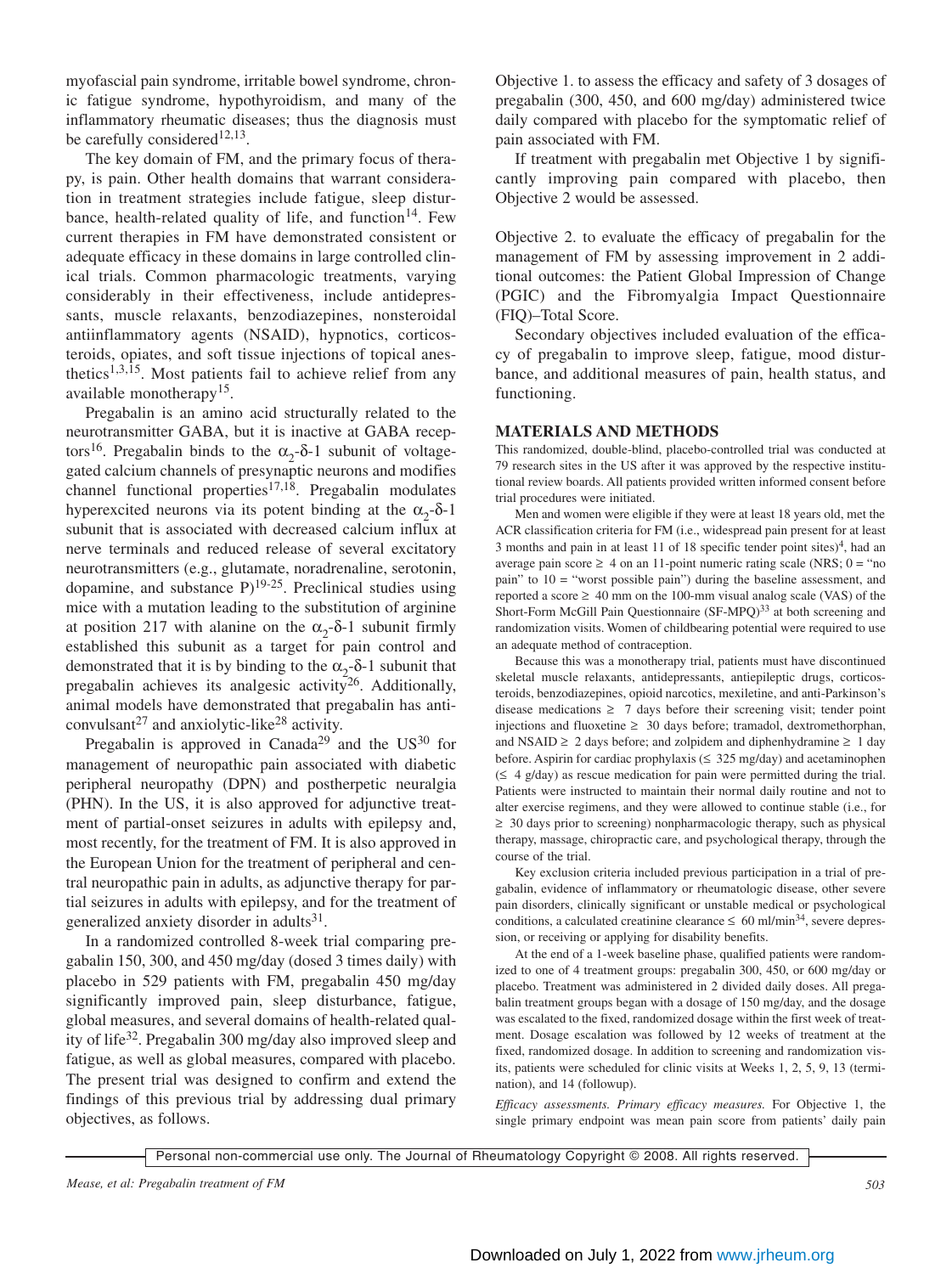diaries, as measured by the 11-point NRS. Each day on awakening, patients rated their pain during the previous 24 hours. The proportion of responders, defined as patients with a  $\geq 30\%$  reduction in mean pain score from baseline to endpoint $35$ , was determined as a supplemental measure of the primary efficacy measure, as was weekly mean pain score.

If treatment with pregabalin met Objective 1, the PGIC36 and the FIO–Total Score<sup>37</sup>, administered at termination visit, were used as additional primary endpoints to evaluate the efficacy of pregabalin for meeting Objective 2, the management of FM. The PGIC is a patient-rated instrument that measures change in patients' overall status on a scale ranging from  $1 =$  "very much improved" to  $7 =$  "very much worse." The PGIC score allows the patient to assess their own improvement or worsening on pain and other symptoms, physical or emotional functioning, and side effects, and it can be used to evaluate the clinical significance of the treatment  $effect^{38,39}$ . The FIQ is a 20-item patient-reported instrument that contains 10 subscales, which are combined to yield a total score. Eleven questions are specifically related to physical functioning; the remaining items assess pain, fatigue, stiffness, tiredness on awakening, difficulty working, days felt good, and symptoms of anxiety and depression.

*Secondary efficacy measures.* Patients rated their sleep quality on an 11 point NRS ( $0 =$  "best possible sleep" to  $10 =$  "worst possible sleep") included in their daily diaries<sup>40-42</sup>. The Medical Outcomes Study (MOS)–Sleep Scale43 was administered as an additional measure of sleep. Functioning was assessed by the Short-Form 36 (SF-36) Health Survey<sup>44</sup>, the Sheehan Disability Scale (SDS)<sup>45,46</sup>, and the Fibromyalgia Health Assessment Questionnaire (F-HAQ)47,48. The Short-Form McGill Pain Questionnaire  $(SF-MPQ)^{33}$  served as an additional measure of pain, while the Multidimensional Assessment of Fatigue (MAF)<sup>49</sup> was used to evaluate fatigue and the degree to which it interferes with daily activities. Finally, mood disturbances were evaluated via the Hospital Anxiety and Depression Scale (HADS)<sup>50</sup>. Most of these secondary efficacy measures, with the exception of the daily sleep diary, were performed at baseline, termination, and at 2 additional timepoints during the trial (Weeks 5 and 9).

*Statistical analysis.* The trial was powered for the expected treatment effect on pain. The proposed sample size of 185 patients per group also provided additional power to support the management (Objective 2) analyses.

The primary and secondary efficacy analyses were performed on the full analysis set. Randomized patients who took at least one dose of study medication, but who had no postbaseline information for any given measure, were to carry forward their baseline scores for that measure. All statistical testing was 2-sided and was performed using  $SAS^{\circledast}$  procedures<sup>51</sup>. The method of last observation carried forward was used for all endpoint analyses. For visit-specific analyses, observed cases were used, and patients with missing values at a particular timepoint did not contribute to that specific analysis or timepoint.

The primary analysis for relief of pain associated with FM (Objective 1) compared the endpoint mean pain score between the treatment groups using an analysis of covariance (ANCOVA) with treatment and center in the model and baseline mean pain score as covariate<sup>52</sup>. Hochberg's approach was used to protect the Type I error rate at the  $0.05$  level<sup>53</sup>. The supplemental responders analysis was accomplished using the Cochran-Mantel-Haenszel procedure<sup>54</sup>, adjusting for center. The weekly mean pain scores were analyzed using a repeated measures analysis, including factors for the fixed, categorical effects of treatment, center, week, and treatment by week interaction, and baseline pain as the covariate.

If Objective 1 was positive, the additional endpoints to meet Objective 2 (management of FM) were to be evaluated. The PGIC was analyzed separately for each pregabalin treatment group versus the placebo group using the Cochran-Mantel-Haenszel procedure with modified ridit scores adjusting for center. FIQ–Total Score was analyzed using an ANCOVA with treatment and study centers in the model and the respective baseline score as a covariate. The study was considered positive for Objective 2 if the PGIC and FIQ–Total Score were each significant at the  $\alpha$ =0.05 level (in addition to a significant pain finding). Because Objective 2 required all three measures to be significant, the PGIC and FIQ–Total Score were tested at the  $\alpha$   $= 0.05$  level for each dosage, without adjustment for multiple comparisons with placebo. Interpretation focused on those dosages that demonstrated significant efficacy in endpoint mean pain score.

Secondary efficacy measures, except for the MOS–Sleep Scale Optimal Sleep subscale, were analyzed at endpoint using an ANCOVA with treatment and study centers in the model and the respective baseline score as a covariate. Weekly sleep quality score was analyzed using the same repeated measures model as weekly pain score. The MOS–Sleep Scale Optimal Sleep subscale was analyzed using a logistic regression model, with treatment and study center in the model and Optimal Sleep at baseline as the covariate.

*Safety assessments.* Adverse events (AE), whether volunteered by patients or observed by the clinicians, were recorded at each trial visit. Clinical laboratory evaluations were performed at baseline, Week 5, and termination. A physical examination, an abbreviated neurologic examination, and a 12 lead electrocardiogram were completed at baseline and termination.

#### **RESULTS**

*Patient disposition.* A total of 1328 patients were screened as potential study participants. Of these, 748 were randomized and received study medication. Five hundred fifty-eight patients received pregabalin 300 ( $n = 185$ ), 450 ( $n = 183$ ), or 600 (n = 190) mg/day, and 190 patients received placebo. Of the 748 patients who received study medication, 263 (35%) withdrew from the trial during the double-blind treatment phase (Figure 1): 157 (21%) due to an AE, 40 (5%) due to lack of efficacy, and 66 (9%) for other reasons. Of the 40 patients who withdrew due to lack of efficacy, the greatest number of such withdrawals were in the placebo group (22 patients; 12% of the placebo group) followed by the 300 mg/day pregabalin treatment group (9 patients; 5%), 450 mg/day group (6 patients; 3%), and 600 mg/day group (3 patients; 2%). Conversely, of the 157 patients who withdrew due to an AE, the greatest number were in the 600 mg/day treatment group (62 patients; 33%) versus 41 patients (22%) who received 450 mg/day pregabalin, 35 (19%) who received 300 mg/day pregabalin, and 19 (10%) who received placebo.

*Baseline characteristics.* Demographic and baseline characteristics of the randomized subjects were similar across treatment groups (Table 1). Most patients were Caucasian (90%), female (94%), and between 18 and 64 years of age (94%), with a mean age of 49 years (range 18 to 82). The majority of women were postmenopausal (58%). Most patients in the study had been symptomatic with FM for more than 6 years, with a mean duration of 9.3 years.

Mean baseline values for efficacy measures (Table 2) reflected known characteristics of patients with FM, namely, high levels of baseline pain (mean pain score 7.1), sleep disturbance (MOS–Sleep Disturbance score 67.8), and fatigue (MAF global fatigue index 38.7). The FIQ–Total Score demonstrated a substantial negative influence of FM at baseline (score 64.3). Mean SF-MPQ VAS scores did not change between screening and randomization for the placebo, 300 mg/day, 450 mg/day, and 600 mg/day groups (76.8, 76.6, 75.9, and 75.9, respectively). Finally, baseline mean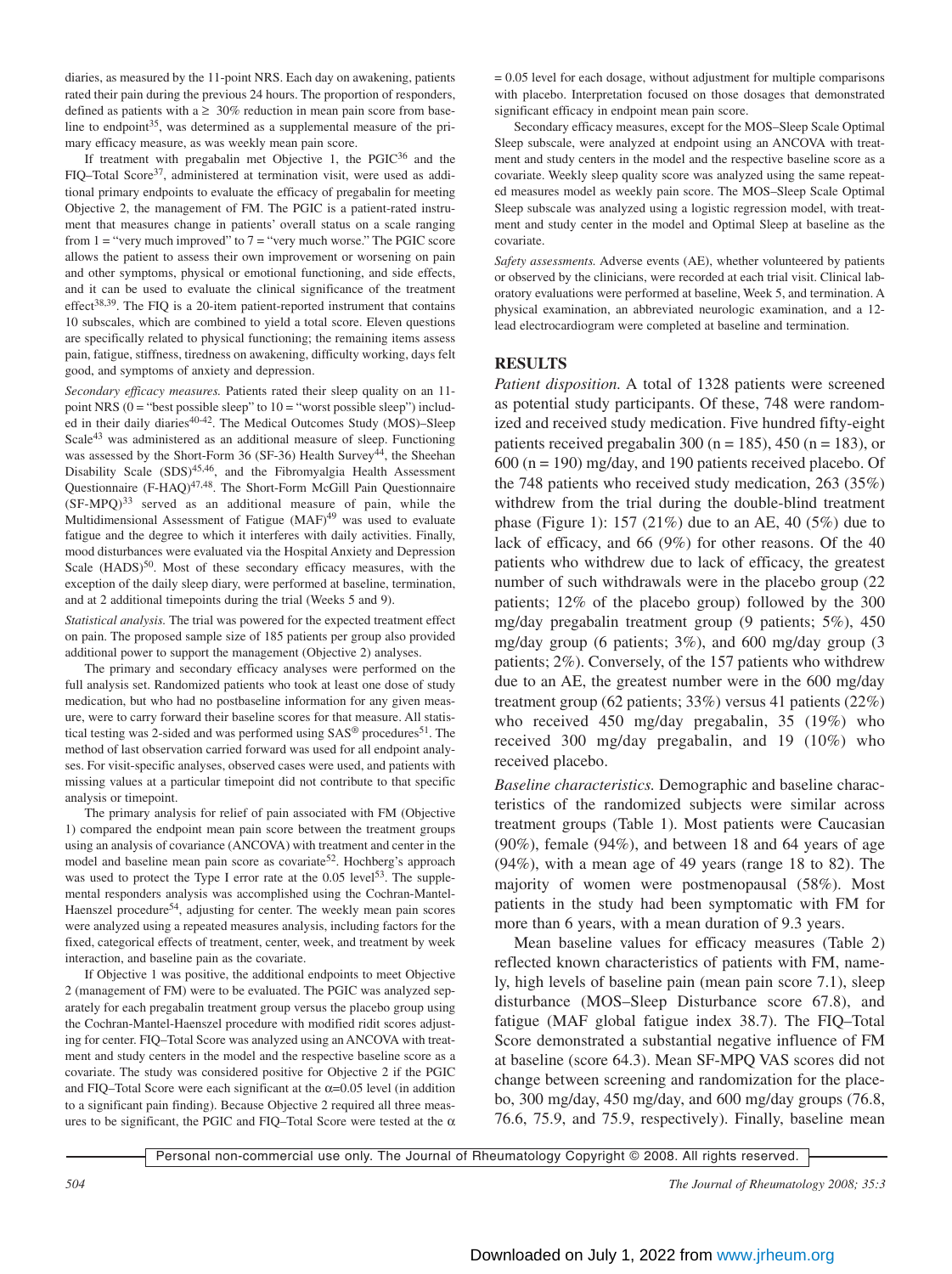

*Figure 1.* Patient disposition for this study. FAS: full analysis set.

anxiety and depression scores, as assessed by the HADS, were in the mild category, with mean scores of 9.5 for anxiety and 8.3 for depression (both scales range from 0 to 21, and the mild category is 8–10). Numbers of patients in each of the treatment groups at each week are shown in Table 3.

#### **Efficacy**

*Objective 1.* Patients in all 3 pregabalin treatment groups showed statistically significant improvement in endpoint mean pain score compared with patients receiving placebo (Table 4), demonstrating that treatment with pregabalin met trial Objective 1, symptomatic relief of pain. The 600 mg/day pregabalin treatment group showed the greatest improvement compared with placebo: after Hochberg adjustment, treatment differences in change in mean pain score from baseline to endpoint between pregabalin and placebo were  $-0.43$  (p = 0.0449) for 300 mg/day,  $-0.47$  (p = 0.0449) for 450 mg/day, and  $-0.66$  (p = 0.0070) for 600 mg/day.

All 3 pregabalin treatment groups separated from place-

bo group results at Week 1, but they did not all remain consistently improved at every week (Figure 2). Mean pain scores in the 300 mg/day pregabalin group were not significantly superior to those in the placebo group at Weeks 4, 8, 9, and 10, and in the 450 mg/day group, they were not significantly superior to placebo at Weeks 8, 9, 10, and 13. However, patients in the 600 mg/day group showed statistically significant improvement versus placebo at every weekly timepoint throughout the trial duration.

The proportions of patients classified as responders  $(\geq 30\%$  decrease in mean pain score) were 43%, 43%, and 44% among patients receiving 300, 450, and 600 mg/day pregabalin, compared with 35% for placebo. Although all pregabalin responder rates were higher than the placebo response rate, these differences did not reach statistical significance for any pregabalin dosage.

*Objective 2.* As treatment with pregabalin met Objective 1 of the trial, outcome measures to meet Objective 2, efficacy for the management of FM, were evaluated. Significant differences in the PGIC response favoring pregabalin were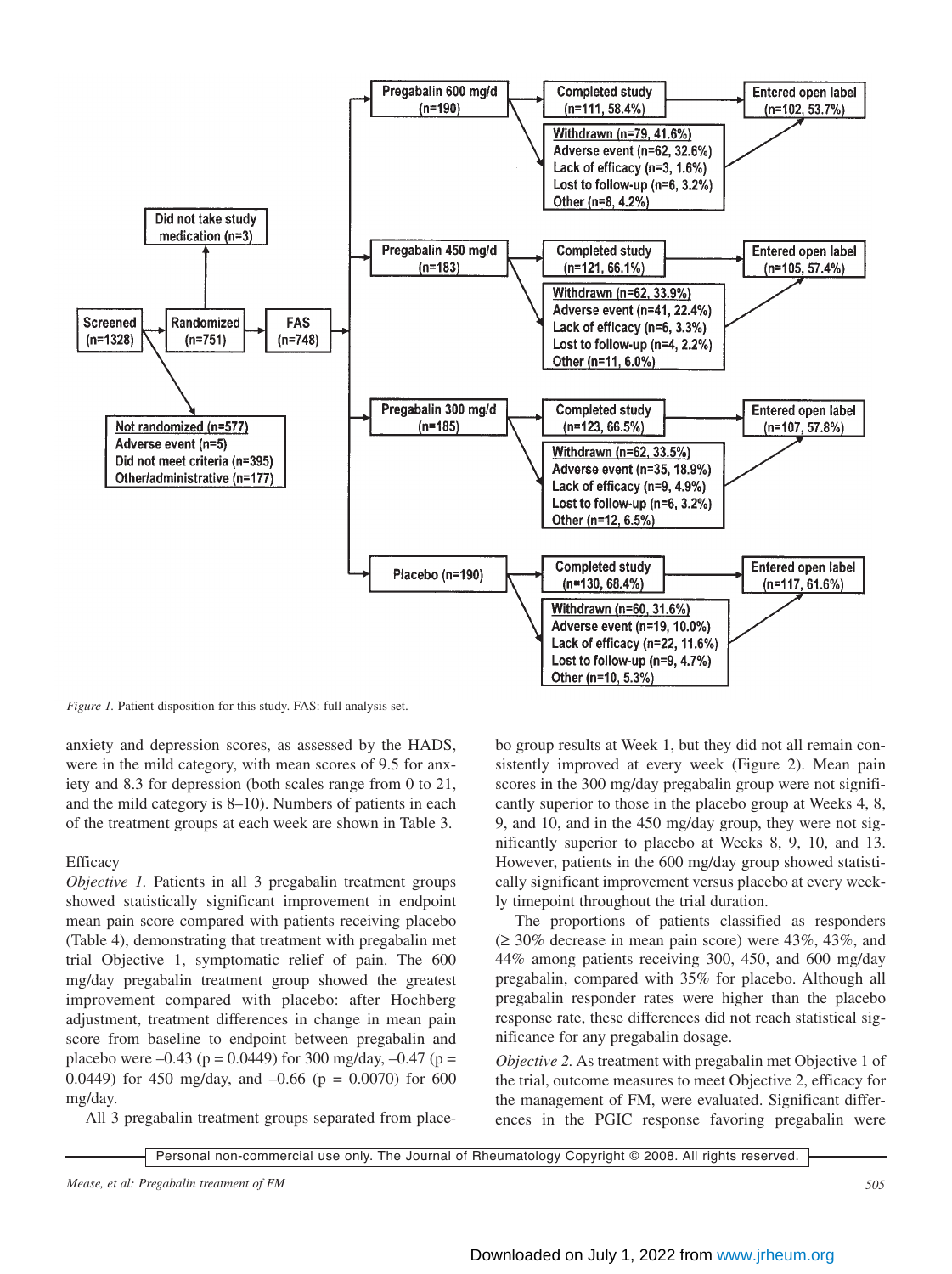| Table 1. Demographic characteristics of randomized patients with primary fibromyalgia. |  |  |  |
|----------------------------------------------------------------------------------------|--|--|--|
|----------------------------------------------------------------------------------------|--|--|--|

|                                                       |             | Pregabalin    | Pregabalin   | Pregabalin   | All Pregabalin-  |
|-------------------------------------------------------|-------------|---------------|--------------|--------------|------------------|
| Characteristics                                       | Placebo     | 300 mg/day    | 450 mg/day   | $600$ mg/day | treated Patients |
| N                                                     | 190         | 185           | 183          | 190          | 558              |
| Age, mean (SD) yrs                                    | 48.6(11.3)  | 50.1(10.4)    | 47.7 (10.8)  | 48.7(11.2)   | 48.8             |
| 18–64, n $(\%)$                                       | 177 (93.2)  | 172 (93.0)    | 173 (94.5)   | 180 (94.7)   | 525 (94.1)       |
| $\geq 65$ , n $(\% )$                                 | 13(6.8)     | 13(7.0)       | 10(5.5)      | 10(5.3)      | 33(5.9)          |
| Women, $n$ (%)                                        | 183 (96.3)  | 174(94.1)     | 169(92.3)    | 180 (94.7)   | 523 (93.7)       |
| Postmenopausal, n (%)                                 | 107(58.5)   | 108(62.1)     | 89 (52.7)    | 107(59.4)    | 304(58.1)        |
| Race                                                  |             |               |              |              |                  |
| Caucasian, $n$ (%)                                    | 167(87.9)   | 169(91.4)     | 169(92.3)    | 170 (89.5)   | 508 (91.0)       |
| Black, $n$ (%)                                        | 10(5.3)     | 10(5.4)       | 7(3.8)       | 8(4.2)       | 25(4.5)          |
| Hispanic, $n$ (%)                                     | 12(6.3)     | 5(2.7)        | 7(3.8)       | 9(4.7)       | 21(3.8)          |
| Other                                                 | 1(0.5)      | 1(0.5)        | 0(0)         | 3(1.6)       | 5(0.9)           |
| Body mass index*                                      | 30.0        | 31.4          | 30.2         | 30.5         | 30.7             |
| Estimated CL <sub>cr</sub> at BL,<br>mean (SD) ml/min | 98.7 (33.8) | 101.1(28.7)   | 100.2(28.7)  | 101.3(33.9)  | 100.9(30.5)      |
| Duration of FM prior to BL,<br>mean (SD) mo           | 105.7(82.8) | 115.4 (103.5) | 114.7(101.5) | 111.0(91.4)  | 113.7 (98.7)     |
| No. of painful tender points,<br>mean(SD)             | 17.0(1.9)   | 17.1(1.6)     | 17.3(1.3)    | 17.0(1.6)    | 17.1(1.5)        |
| BL pain score, mean (SD)                              | 7.2(1.2)    | 7.1(1.4)      | 7.1(1.4)     | 7.0(1.3)     | 7.1(1.4)         |
| Nonpharmacologic $T_x$ , n (%)                        |             |               |              |              |                  |
| Chiropractic                                          | 24(12.6)    | 21(11.4)      | 25(13.7)     | 25(13.2)     | 71(12.7)         |
| Exercise/stretch                                      | 87 (45.8)   | 91 (49.2)     | 90(49.2)     | 95(50.0)     | 276 (49.5)       |
| Heat/cold                                             | 76 (40.0)   | 81 (43.8)     | 84 (45.9)    | 76(40.0)     | 241 (43.2)       |
| Massage                                               | 29(15.3)    | 21(11.4)      | 32(17.5)     | 35(18.4)     | 88 (15.8)        |
| Physical                                              | 11(5.8)     | 11(5.9)       | 9(4.9)       | 10(5.3)      | 30(5.4)          |
| Psychologic                                           | 7(3.7)      | 5(2.7)        | 8(4.4)       | 5(2.6)       | 18(3.2)          |

\* (mean weight, kg)/(mean height, cm)<sup>2</sup>  $\times$  10<sup>4</sup>. BL: baseline.

observed for the 3 treatment groups versus placebo ( $p =$ 0.0183,  $p = 0.0467$ , and  $p = 0.0127$  for 300, 450, and 600 mg/day; Figure 3). Overall, the percentage of patients reporting at least minimal improvement in PGIC at endpoint was 71% for 300 mg/day, 72% for 450 mg/day, and 69% for 600 mg/day pregabalin, compared with 56% in the placebo group. The percentage of patients reporting at least "much improved" on the PGIC at endpoint was 43% for 300 mg/day, 41% for 450 mg/day, and 46% for 600 mg/day pregabalin, compared with 35% in the placebo group.

The FIQ–Total Score at endpoint was the second outcome used to assess efficacy for Objective 2. Although all patients improved from baseline, with greater improvement seen in the pregabalin groups, no treatment differences achieved statistical significance for this measure.

*Secondary efficacy measures.* Among the secondary outcome variables, all 3 pregabalin dosages were associated with statistically significant improvement in sleep quality at endpoint (Table 4) and at each week (Figure 4) beginning at Week 1 (all  $p$  values  $< 0.001$ ). Similarly, all 3 pregabalin treatment groups showed significant improvement in the MOS–Sleep Disturbance (all p values < 0.0039) and Sleep Problem Index (all p values < 0.0174) at endpoint (Table 4). Improvement was also observed on the MOS–Sleep Quantity subscale, which for all 3 pregabalin treatment groups was statistically significant versus placebo (all p values < 0.0217). While all groups improved on MOS–Sleep Somnolence at endpoint, placebo had the greatest improvement, resulting in statistically significant differences in favor of placebo versus the 450 and 600 mg/day groups. A summary of the global fatigue index scores (of the MAF) showed no statistically significant differences among any of the pregabalin groups versus placebo. Treatment effects in most of the remaining secondary measures were generally in the direction of greater improvement with pregabalin treatment; however, there were no statistically significant differences at endpoint among any of the pregabalin treatment groups compared with placebo.

*Safety.* The overall safety profile for pregabalin was similar to that seen previously and currently described in the USPI for diabetic peripheral neuropathy and postherpetic neuralgia30. Of the 748 patients who received study medication, 656 (88%) experienced at least 1 AE. The occurrence of AE of any type increased with dosage (76%, 89%, 92%, and 94% in placebo, 300, 450, and 600 mg/day pregabalin). The most frequently reported all-cause AE for patients who received pregabalin were dizziness, somnolence, headache, infection, and weight gain, and most AE were of mild or moderate intensity. Rates of treatment-emergent AE considered by the investigators to be associated with treatment are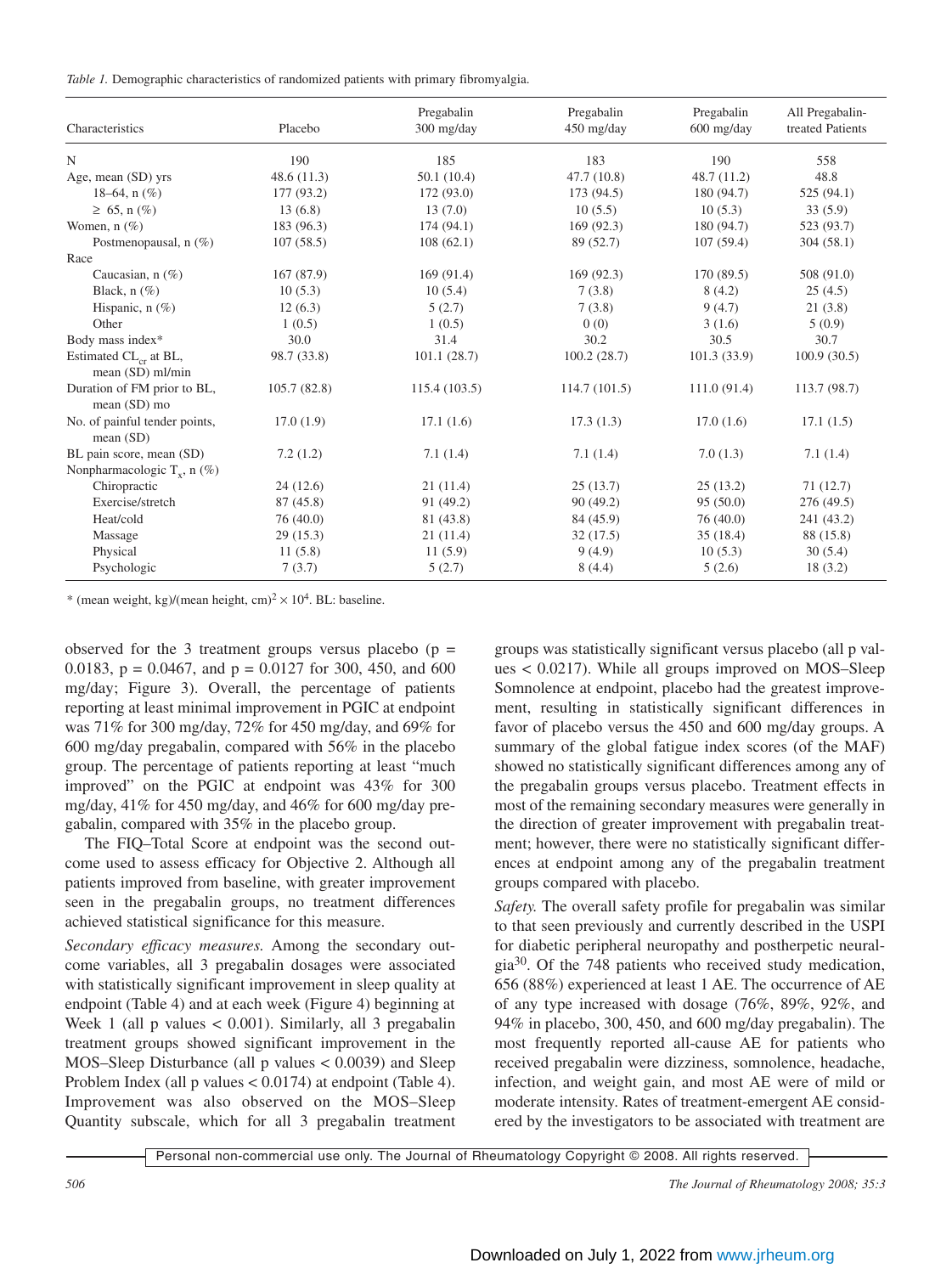*Table 2.* Baseline values of outcomes measures for randomized patients with primary FM.

| Efficacy Measure (scoring range)<br>$n = 748$ unless noted            | Mean Baseline Score<br>(SD) |
|-----------------------------------------------------------------------|-----------------------------|
| Mean pain score $(0-10)$                                              | 7.1(1.3)                    |
| Mean sleep quality score $(0-10)$                                     | 6.7(1.7)                    |
| Hospital Anxiety and Depression Scale                                 |                             |
| Anxiety score (0-21)                                                  | 9.5(4.6)                    |
| Depression score $(0-21)$                                             | 8.3(4.2)                    |
| Fibromyalgia Impact Questionnaire (total, 0-100; items 0-10)          |                             |
| Total                                                                 | 64.3 (13.6)<br>4.4(2.3)     |
| Physical function<br>Feel good                                        | 8.1(2.1)                    |
| Work missed, $n = 747$                                                | 3.6(3.3)                    |
| Do job, $n = 742$                                                     | 6.9(1.9)                    |
| $FIQ$ pain, $n = 742$                                                 | 7.5(1.3)                    |
| Fatigue, $n = 742$                                                    | 8.3(1.5)                    |
| Rested, $n = 740$                                                     | 8.3(1.6)                    |
| Stiffness, $n = 742$                                                  | 8.0(1.6)                    |
| Anxiety, $n = 742$                                                    | 4.8 (3.0)                   |
| Depression, $n = 742$                                                 | 4.6(3.0)                    |
| SF-36 (each domain, 0-100)                                            |                             |
| General health perception, $n = 747$                                  | 45.8(22.1)                  |
| Physical functioning                                                  | 43.7 (22.9)                 |
| Physical role limitations                                             | 35.2 (22.7)                 |
| Emotional role limitations<br>Social functioning                      | 60.7(30.5)<br>47.1(26.6)    |
| Mental health                                                         | 57.9 (21.6)                 |
| Bodily pain                                                           | 26.1 (13.6)                 |
| Vitality                                                              | 23.0(17.3)                  |
| Physical component score, $n = 747$                                   | 31.5 (8.0)                  |
| Mental component score, $n = 747$                                     | 39.6 (13.0)                 |
| Sheehan Disability Scale (total, 0-30; items, 0-10)                   |                             |
| Work, $n = 650$                                                       | 5.9(2.6)                    |
| Social life, $n = 744$                                                | 5.9(2.5)                    |
| Family/home, $n = 743$                                                | 6.2(2.4)                    |
| Total score, $n = 649$                                                | 17.9 (6.9)                  |
| Medical Outcomes Study Sleep Scale (items, 0-100, unless noted other- |                             |
| wise)                                                                 |                             |
| Sleep disturbance, $n = 744$<br>Snoring, $n = 726$                    | 67.8 (23.4)                 |
| Awaken short of breath or with headache, $n = 744$                    | 40.6 (35.9)<br>37.6 (31.1)  |
| Quantity of sleep, $n = 747$ (no. of hours per night)                 | 5.4(1.6)                    |
| Optimal sleep, $n = 747$ (% of patients with                          |                             |
| optimal sleep)                                                        | 15.1%                       |
| Sleep adequacy, $n = 745$                                             | 20.6(22.0)                  |
| Somnolence, $n = 743$                                                 | 50.3 (24.1)                 |
| Sleep problem index, $n = 741$                                        | 65.0(16.3)                  |
| Fibromyalgia Health Assessment Questionnaire (all items 0-3)          |                             |
| Dressing, $n = 743$                                                   | 0.63(0.65)                  |
| Stand up from chair, $n = 741$                                        | 1.06(0.70)                  |
| Washing, $n = 746$                                                    | 0.45(0.57)                  |
| Reach overhead, $n = 745$                                             | 1.00(0.81)<br>0.97(0.68)    |
| Bending, $n = 743$<br>Run errands, $n = 744$                          | 0.89(0.69)                  |
| Get in and out of car, $n = 745$                                      | 0.79(0.64)                  |
| Do chores, $n = 744$                                                  | 1.45(0.80)                  |
| $F-HAQ$ total score, $n = 747$                                        | 0.92(0.51)                  |
| Short-Form McGill Pain Questionnaire                                  |                             |
| Sensory $(0-33)$                                                      | 19.1(6.4)                   |
| Affective, $n = 746 (0-12)$                                           | 5.4(2.9)                    |
| Total $(0-45)$                                                        | 24.5(8.6)                   |
| Visual analog scale $(0-100)$                                         | 76.3 (13.7)                 |
| Present pain intensity, $n = 746(0-5)$                                | 3.0(0.9)                    |
| Multidimensional Assessment of Fatigue (index, 1-50)                  |                             |
| Global fatigue index $(n = 741)$                                      | 38.7 (7.2)                  |

displayed in Table 5. Serious AE occurred in < 2% of all pregabalin-treated patients and in 2.1% of those who received placebo. A dosage-related increase in patients who withdrew due to any AE was observed (11%, 19%, 22%, and 33%, respectively, for placebo, 300, 450, and 600 mg/day pregabalin). Dizziness (9%) and somnolence (6%) were the  $AE$ that most frequently led to withdrawal among pregabalintreated patients. Median times to onset of dizziness and somnolence were similar across the pregabalin treatment groups (approximately 2 days for both events). The median duration of the most common AE (among trial completers) was typically longer in the pregabalin treatment groups than in the placebo group. For the 3 most common AE, median durations were pregabalin 300 mg/day — dizziness, 19 days, somnolence, 88 days, weight gain, 64 days; pregabalin 450 mg/day — dizziness, 28 days, somnolence, 79.5 days, weight gain, 69.5 days; pregabalin 600 mg/day — dizziness, 43.5 days, somnolence, 25 days, weight gain, 77 days; placebo — dizziness, 14 days, somnolence, 69.5 days, weight gain, 88 days.

Overall, 27 patients (14.2%) treated with 600 mg/day, 18 (9.8%) with 450 mg/day, and 17 (9.2%) with 300 mg/day reported weight gain as an AE, and 6 of these discontinued the trial because of weight gain as an AE (3 from 600 mg/day, 1 from 450 mg/day, and 2 from 300 mg/day). All reported AE of weight gain were mild to moderate. Sixty-six pregabalin-treated patients (11.8%) experienced a clinically significant increase in body weight of 7% or more from baseline to end of treatment: 26 (15%) who received 600 mg/day; 22 (13%) who received 450 mg/day; and 18 (11%) who received 300 mg/day. Among patients with observed weight gain of  $\geq 7\%$ , none discontinued treatment prematurely. There were no clinically relevant differences in clinical laboratory evaluations, vital signs, physical examination findings, or ECG findings.

### **DISCUSSION**

In this randomized, double-blind, 13-week trial, treatment with pregabalin met trial Objective 1: pregabalin monotherapy, in twice daily dosages of 300, 450, and 600 mg/day, resulted in statistically significant improvement in pain compared with placebo at endpoint. This treatment effect had a rapid onset, as all dosage groups separated from placebo at Week 1, the first timepoint measured. Additionally, pregabalin 600 mg/day demonstrated durability of effect by being statistically significantly superior to placebo at every weekly timepoint throughout the trial's 13 weeks. These results are consistent with the previous 8-week trial of pregabalin in the treatment of FM, in which 450 mg/day (administered in 3 divided doses) significantly improved endpoint mean pain score versus placebo $32$ .

Objective 2 of the trial was to assess efficacy of pregabalin for the overall management of FM as measured by 3 criteria: symptomatic relief of pain (i.e., Objective 1),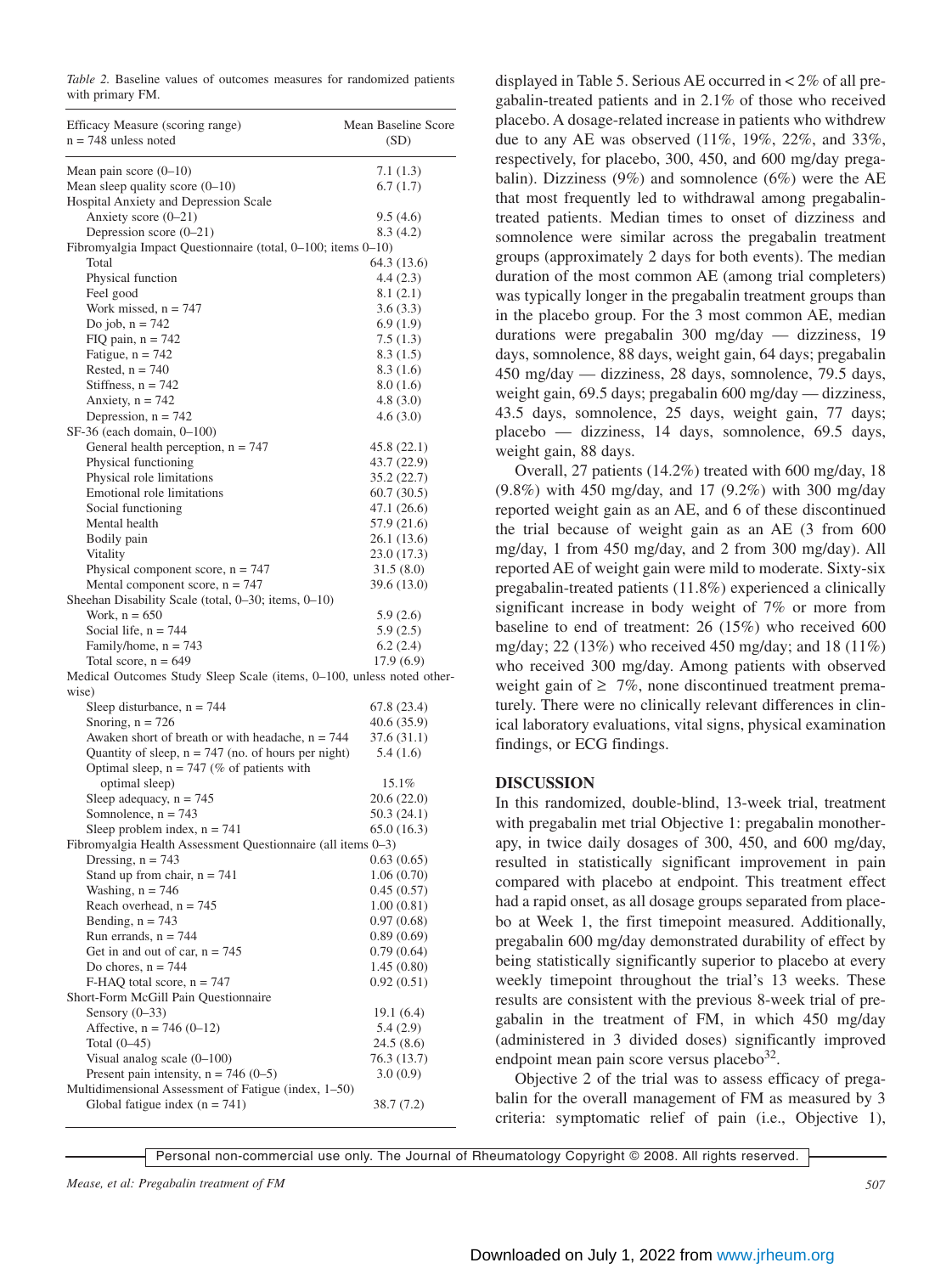|  |  |  |  |  | Table 3. Patient exposure to study medication by week. |  |  |
|--|--|--|--|--|--------------------------------------------------------|--|--|
|--|--|--|--|--|--------------------------------------------------------|--|--|

|                               |                       | Pregabalin                |                                                 |                           |                              |  |  |
|-------------------------------|-----------------------|---------------------------|-------------------------------------------------|---------------------------|------------------------------|--|--|
| <b>Total Exposure</b><br>Time | Placebo,<br>$n = 190$ | $300$ mg/day<br>$n = 185$ | $450 \frac{\text{mg}}{\text{day}}$<br>$n = 183$ | $600$ mg/day<br>$n = 190$ | All Pregabalin,<br>$n = 558$ |  |  |
| $\geq 1$ day                  | 190                   | 185                       | 183                                             | 190                       | 558                          |  |  |
| $\geq 1$ week                 | 185                   | 172                       | 170                                             | 171                       | 513                          |  |  |
| $\geq 2$ weeks                | 168                   | 157                       | 156                                             | 155                       | 468                          |  |  |
| $\geq$ 3 weeks                | 159                   | 153                       | 148                                             | 144                       | 445                          |  |  |
| $\geq 4$ weeks                | 154                   | 147                       | 146                                             | 140                       | 433                          |  |  |
| $\geq$ 5 weeks                | 150                   | 145                       | 142                                             | 137                       | 424                          |  |  |
| $\geq 6$ weeks                | 145                   | 135                       | 134                                             | 130                       | 399                          |  |  |
| $\geq 7$ weeks                | 138                   | 134                       | 131                                             | 128                       | 393                          |  |  |
| $\geq 8$ weeks                | 136                   | 131                       | 130                                             | 123                       | 384                          |  |  |
| $\geq 9$ weeks                | 134                   | 130                       | 128                                             | 118                       | 376                          |  |  |
| $\geq 10$ weeks               | 133                   | 122                       | 124                                             | 116                       | 362                          |  |  |
| $\geq 11$ weeks               | 133                   | 122                       | 122                                             | 112                       | 356                          |  |  |
| $\geq 12$ weeks               | 128                   | 122                       | 121                                             | 107                       | 350                          |  |  |
| $\geq 13$ weeks               | 98                    | 92                        | 95                                              | 79                        | 266                          |  |  |
| $\geq 14$ weeks               | 9                     | $\overline{7}$            | 7                                               | 8                         | 22                           |  |  |
| $\geq 15$ weeks               | 1                     | 1                         | $\Omega$                                        | 2                         | 3                            |  |  |

improvement in the PGIC, and improvement in the FIQ–Total Score. The PGIC affords patients the opportunity to assess their own global improvement (or worsening), taking into consideration not only their pain but also their other symptoms, their physical and emotional functioning, and the effects of their AE. All 3 pregabalin dosages were associated with statistically significant improvement in patients' PGIC ratings relative to placebo. The third outcome on which pregabalin must have been associated with statistically significant improvement to meet Objective 2, the FIQ–Total Score, was not statistically improved for any treatment group. Only trends toward significant improvement in the FIQ total score and other functional measures were found in the pregabalin groups compared with placebo. In general, functioning measures in FM trials have been shown to be less sensitive to change than pain assessments. Further, unlike other pain diseases, such as osteoarthritis, in which physical functioning limitations predominate, the influence of FM appears to encompass a myriad of functional limitations beyond merely physical functioning. There is no consensus on how to best assess these limitations or to measure the effects of treatment on function in  $FM<sup>14</sup>$ .

In addition to significant reduction in pain, patients taking all dosages of pregabalin experienced significant improvements in sleep. Such improvements were demonstrated by the use of 2 different instruments: sleep quality as assessed by the daily sleep diary and the MOS–Sleep scale. Bennett, *et al* recently reported results from an Internet survey completed by more than 2500 persons with FM55. The survey found that poor sleep is a key symptom of FM: respondents rated the severity of nonrestorative sleep as greater than pain, anxiety, or depression among their symptoms, while sleeping problems were cited as an FM-aggravating factor by 79% of patients (behind only emotional distress and weather changes). The significant improvements seen on 2 sleep instruments in our study combined with results from the previous trial of pregabalin in FM, in which sleep was also significantly improved with dosages of 300 and 450 mg/day32, suggest that pregabalin may be beneficial for those FM patients affected by pain and associated sleep disturbance.

On the MOS-Sleep Somnolence Subscale, all treatment groups improved from baseline to endpoint; however, patients receiving placebo had scores that were statistically significantly superior to those of patients treated with pregabalin. Somnolence is an AE commonly associated with pregabalin as treatment of chronic pain syndromes<sup>32,56-63</sup>, and in the current trial, somnolence was reported as an AE by 21% to 28% of patients in pregabalin treatment groups. As such, although patients experienced improvements in other items of the MOS-Sleep Scale over placebo, including the Overall Sleep Problem Index, this was not the case for the Somnolence Subscale.

Pregabalin was generally well tolerated. The rate of discontinuation due to AE was dosage-related. Dizziness and somnolence were the most common AE among pregabalintreated patients, consistent with previously reported pregabalin pain trials. While the incidence of dizziness (42%) and somnolence (26%) in pregabalin-treated patients was higher in this FM patient population than previously reported for pregabalin studies in patient populations with neuropathic pain56-63, the incidence of withdrawal due to these 2 AE was relatively low (9% and 6%, respectively). These AE tended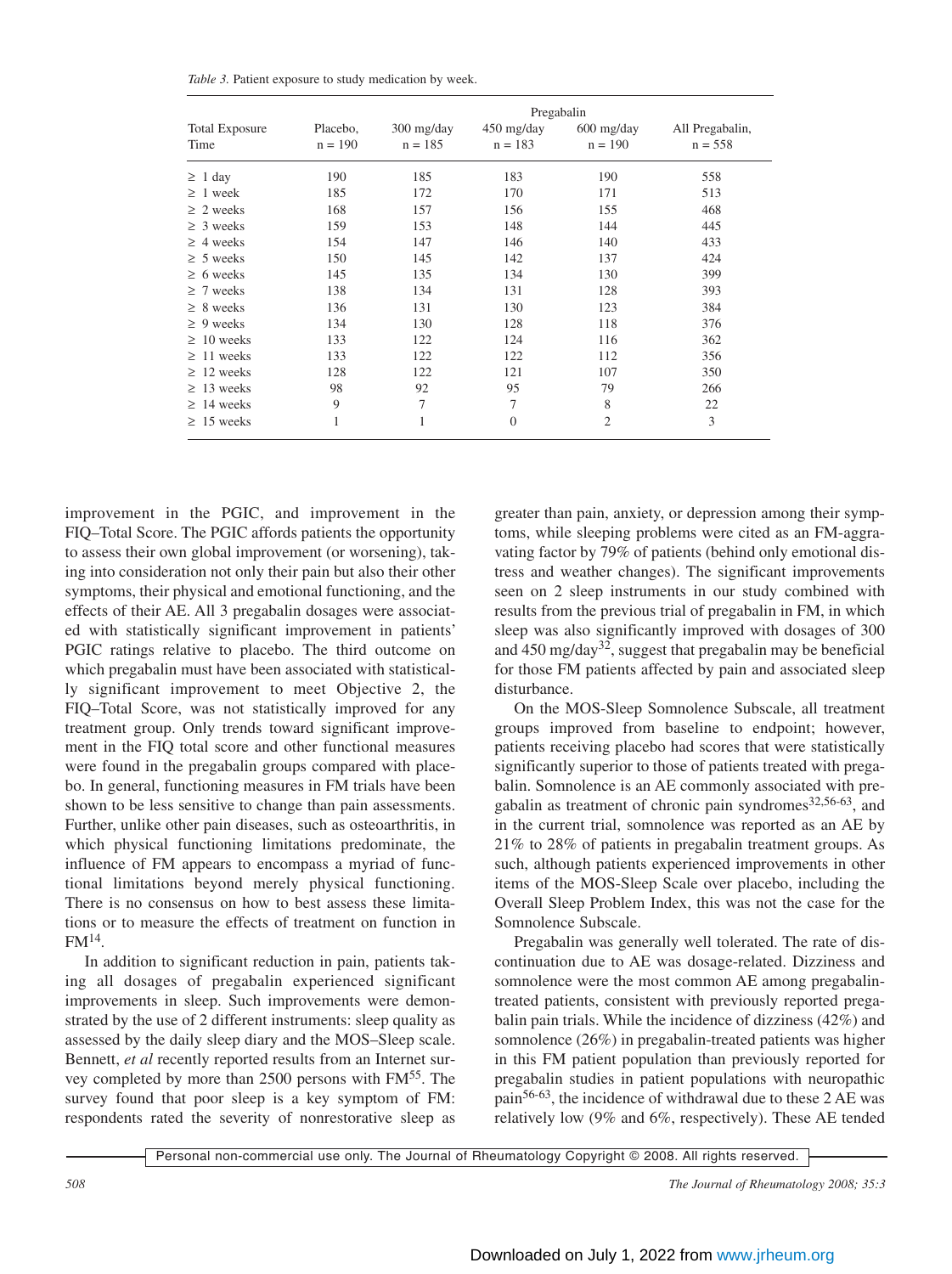| <i>Table 4.</i> Endpoint values for outcome measures, full analysis set. |  |  |  |
|--------------------------------------------------------------------------|--|--|--|
|--------------------------------------------------------------------------|--|--|--|

| Measure                  |                      |                |                               |                                 |                |                |                |                |                       |
|--------------------------|----------------------|----------------|-------------------------------|---------------------------------|----------------|----------------|----------------|----------------|-----------------------|
| Mean Pain Score          | $\mathbf n$          | Mean           | Change                        | $T_{v}$ Difference <sup>†</sup> |                |                |                |                | p                     |
| PBO                      | 190                  | 5.70           | $-1.40$                       |                                 |                |                |                |                |                       |
| Pregabalin 300 mg/day    | 185                  | 5.26           | $-1.84$                       | $-0.43$                         |                |                |                |                | $0.0449*$             |
| Pregabalin 450 mg/day    | 183                  | 5.23           | $-1.87$                       | $-0.47$                         |                |                |                |                | $0.0449$ <sup>§</sup> |
| Pregabalin 600 mg/day    | 190                  | 5.04           | $-2.06$                       | $-0.66$                         |                |                |                |                | $0.0070$ <sup>§</sup> |
|                          |                      | Very Much      | Much                          | Minimally                       |                | Minimally      | Much           | Very Much      |                       |
| PGIC, $n$ (%)            | $\mathbf n$          | Worse          | Worse                         | Worse                           | No Change      | Improved       | Improved       | Improved       |                       |
| PBO                      | 178                  | 6(3.4)         | 19(10.7)                      | 16(9.0)                         | 37(20.8)       | 38(21.3)       | 41(23.0)       | 21(11.8)       |                       |
| Pregabalin 300 mg/day    | 175                  | 4(2.3)         | 11(6.3)                       | 15(8.6)                         | 21(12.0)       | 48 (27.4)      | 48 (27.4)      | 28(16.0)       | 0.0183                |
| Pregabalin 450 mg/day    | 173                  | 7(4.0)         | 12(6.9)                       | 12(6.9)                         | 17(9.8)        | 54 (31.2)      | 45(26.0)       | 26(15.0)       | 0.0467                |
| Pregabalin 600 mg/day    | 175                  | 1(0.6)         | 8(4.6)                        | 11(6.3)                         | 35(20.0)       | 39(22.3)       | 54 (30.9)      | 27(15.4)       | 0.0127                |
| FIQ Total Score          | $\mathbf n$          | Mean           | Change                        | $T_{v}$ Difference <sup>†</sup> |                |                |                |                |                       |
| PBO                      | 190                  | 50.66          | $-13.66$                      |                                 |                |                |                |                |                       |
| Pregabalin 300 mg/day    | 185                  | 48.18          | $-16.15$                      | $-2.48$                         |                |                |                |                | 0.2113                |
| Pregabalin 450 mg/day    | 183                  | 48.62          | $-15.71$                      | $-2.05$                         |                |                |                |                | 0.3040                |
| Pregabalin 600 mg/day    | 190                  | 49.45          | $-14.88$                      | $-1.21$                         |                |                |                |                | 0.5390                |
| Mean Sleep Quality Score | $\mathbf n$          | Mean           | Change                        | $T_{v}$ Difference <sup>†</sup> |                |                |                |                |                       |
| PBO                      | 190                  | 5.41           | $-1.32$                       |                                 |                |                |                |                |                       |
| Pregabalin 300 mg/day    | 185                  | 4.54           | $-2.19$                       | $-0.86$                         |                |                |                |                | 0.0001                |
| Pregabalin 450 mg/day    | 183                  | 4.44           | $-2.29$                       | $-0.97$                         |                |                |                |                | < 0.0001              |
| Pregabalin 600 mg/day    | 190                  | 4.20           | $-2.53$                       | $-1.21$                         |                |                |                |                | < 0.0001              |
|                          |                      |                |                               | Awaken Short                    |                |                |                | Overall        |                       |
|                          |                      | Sleep          |                               | of Breath or                    | Quantity of    | Sleep          |                | Sleep Problem  |                       |
| MOS-Sleep Scale          | $n^{\dagger\dagger}$ | Disturbance    | Snoring                       | with Headache                   | Sleep          | Adequacy       | Somnolence     | Index          |                       |
| PBO                      | $183 - 190$          | 49.26          | 37.21                         | $25.91 -$                       | 5.83           | 29.97          | 40.23          | 50.71          |                       |
| Pregabalin 300 mg/day    | 180-185              | 41.65          | 40.83                         | 24.89                           | 6.21           | 38.03          | 40.76          | 45.90          |                       |
|                          |                      | $(p = 0.0039)$ | $(p = 0.1547)$                | $(p = 0.6806)$                  | $(p = 0.0044)$ | $(p = 0.0051)$ | $(p = 0.8131)$ | $(p = 0.0174)$ |                       |
| Pregabalin 450 mg/day    | 178-183              | 38.99          | 39.02                         | 20.36                           | 6.27           | 39.97          | 44.85          | 44.59          |                       |
|                          |                      | $(p = 0.0001)$ | $(p = 0.4756)$                | $(p = 0.0257)$                  | $(p = 0.0011)$ | $(p = 0.0005)$ | $(p = 0.0375)$ | $(p = 0.0026)$ |                       |
| Pregabalin 600 mg/day    | 185-189              | 39.41          | 37.47                         | 19.50                           | 6.14           | 35.24          | 44.94          | 45.51          |                       |
|                          |                      |                | $(p = 0.0002)$ $(p = 0.9183)$ | $(p = 0.0097)$                  | $(p = 0.0217)$ | $(p = 0.0653)$ | $(p = 0.0328)$ | $(p = 0.0101)$ |                       |
|                          |                      |                |                               |                                 |                |                |                |                |                       |

\* Mean change from baseline. † Treatment difference from PBO. †† Ranges indicate that different numbers of patients were available for assessment for individual items of multiitem measures. § Hochberg's approach was used to protect the type I error rate at the 0.05 level. PBO: placebo; PGIC: Patient Global Impression of Change; FIQ: Fibromyalgia Impact Questionnaire; MOS: Medical Outcomes Study.

to diminish with time. The sleep benefits associated with pregabalin did not abrogate the AE of daytime somnolence initially experienced by some patients. The high incidence of dizziness and somnolence could indicate that patients with FM may be more sensitive to CNS-related AE. This trial showed that pregabalin is associated with a benefit:risk ratio that is favorable overall. The availability of multiple effective dosages may maximize benefit and reduce the risk of AE.

The baseline data collected in this study, using the 1990 ACR classification criteria for primary FM, were consistent with previous epidemiologic and clinical studies<sup>5</sup>. Patients in this trial were primarily women with a long history of FM symptoms who suffered from substantial pain, sleep disturbance, and fatigue. Pain scores at screening were similar to those at randomization. Concerns about the effects of disease activity–related entry and exclusion criteria on the generalizability of results from randomized controlled trials (RCT) to clinical practice were recently examined by Wolfe and Michaud in the setting of rheumatoid arthritis<sup>64</sup>. The authors found that in order to satisfy entry criteria, study patients generally have greater baseline disease activity than is commonly found in clinical practice; however, this does not necessarily jeopardize the validity of RCT results, since disease severity would be well matched among treatment arms. Wolfe and Michaud also noted that improvement in an RCT is a combination of treatment effect, measurement error, regression to the mean, and participation effect. They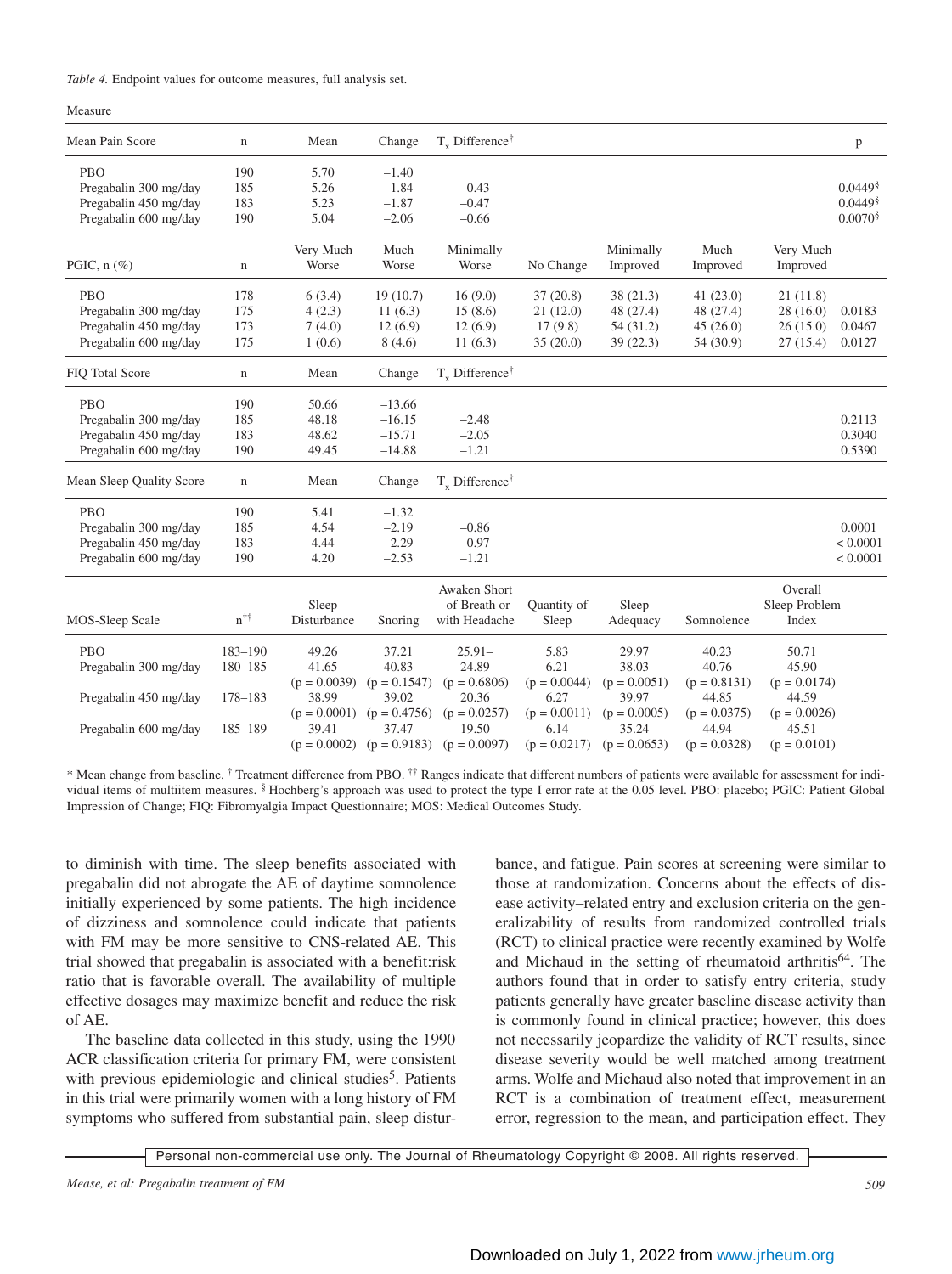

*Figure 2.* Weekly least-squares mean pain scores. \*p  $\leq 0.05$  vs placebo;  $\dot{p} \leq 0.01$  vs placebo.



*Figure 3.* Change in Patient Global Impression of Change scores. \*p  $\leq 0.05$  vs placebo.

suggest that RCT are biased in favor of increased response and contend that the ideal method to evaluate drugs in the community is to continuously evaluate patients who do and do not receive study drug years before and after treatment begins.

There are several limitations to these trial results. First, the requirement to discontinue all medications used to treat FM prior to enrollment may have excluded the most severely affected patients and those with substantial psychiatric comorbidity. Second, the results may not generalize to

Personal non-commercial use only. The Journal of Rheumatology Copyright © 2008. All rights reserved.

*510 The Journal of Rheumatology 2008; 35:3*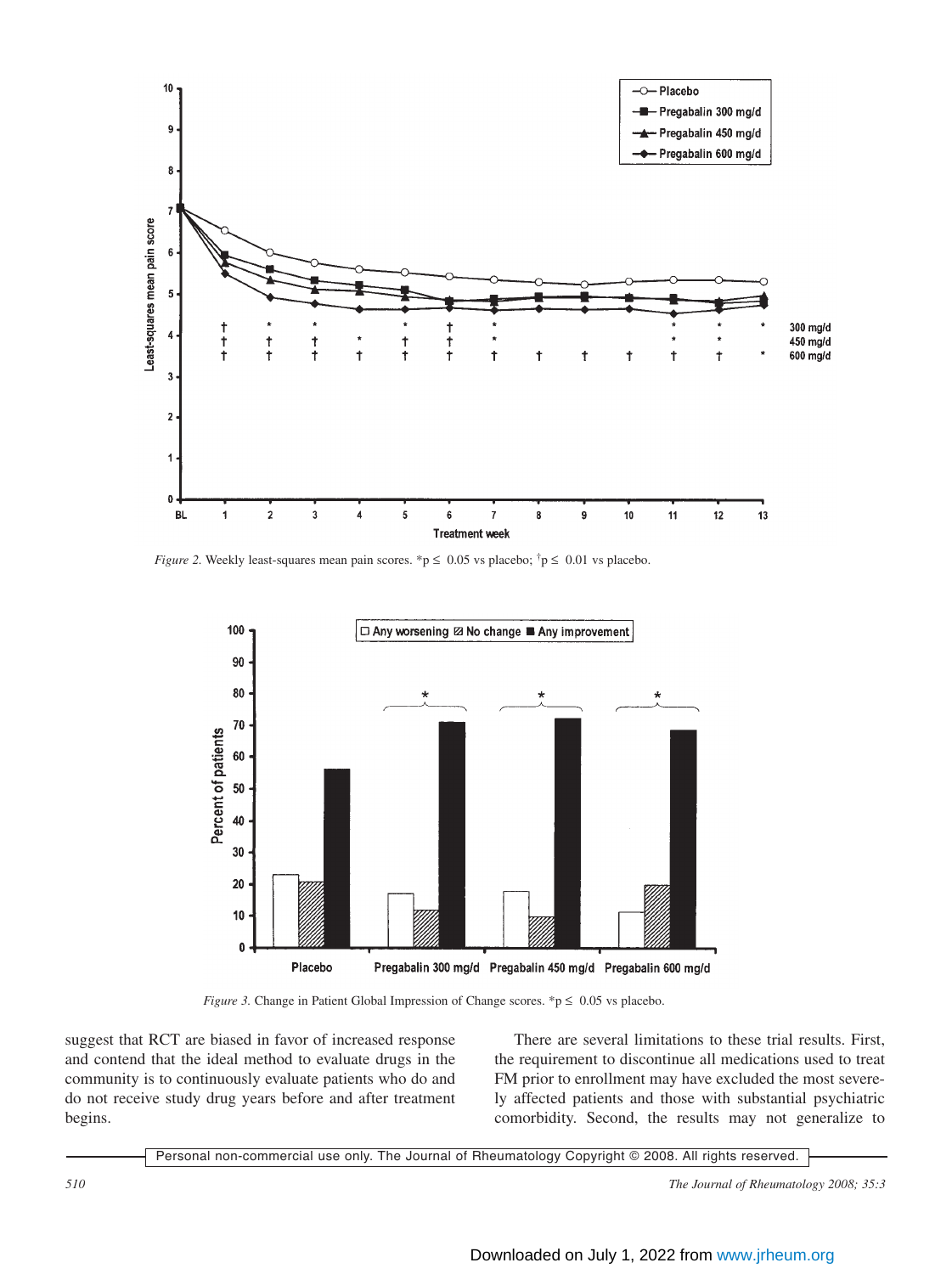

*Figure 4.* Weekly least-squares mean sleep quality scores. \*p  $\leq 0.001$  for all treatment groups vs placebo.

| Adverse Event/<br>Preferred Term | Placebo,<br>$n = 190\ (%)$ | Pregabalin<br>$300$ mg/day<br>$n = 185$ (%) | Pregabalin<br>$450$ mg/day,<br>$n = 183$ (%) | Pregabalin<br>$600$ mg/day,<br>$n = 190\ (%)$ |
|----------------------------------|----------------------------|---------------------------------------------|----------------------------------------------|-----------------------------------------------|
| <b>Dizziness</b>                 | 16(8.4)                    | 60 (32.4)                                   | 80 (43.7)                                    | 88 (46.3)                                     |
| Somnolence                       | 10(5.3)                    | 39(21.1)                                    | 44 (24.0)                                    | 53 (27.9)                                     |
| Weight gain                      | 5(2.6)                     | 15(8.1)                                     | 16(8.7)                                      | 26(13.7)                                      |
| Dry mouth                        | 4(2.1)                     | 14(7.6)                                     | 19(10.4)                                     | 20(10.5)                                      |
| Nausea                           | 11(5.8)                    | 9(4.9)                                      | 8(4.4)                                       | 20(10.5)                                      |
| Amblyopia (blurred vision)       | 3(1.6)                     | 12(6.5)                                     | 12(6.6)                                      | 17(8.9)                                       |
| Thinking abnormal                | 2(1.1)                     | 15(8.1)                                     | 12(6.6)                                      | 17(8.9)                                       |
| Constipation                     | 1(0.5)                     | 9(4.9)                                      | 12(6.6)                                      | 16(8.4)                                       |
| Headache                         | 12(6.3)                    | 15(8.1)                                     | 17(9.3)                                      | 15(7.9)                                       |
| Increased appetite               | 3(1.6)                     | 4(2.2)                                      | 15(8.2)                                      | 15(7.9)                                       |
| Amnesia                          | 4(2.1)                     | 5(2.7)                                      | 7(3.8)                                       | 14(7.4)                                       |
| Euphoria                         | 5(2.6)                     | 6(3.2)                                      | 11(6.0)                                      | 14(7.4)                                       |
| Ataxia                           | 1(0.5)                     | 3(1.6)                                      | 8(4.4)                                       | 13(6.8)                                       |
| Asthenia                         | 5(2.6)                     | 13(7.0)                                     | 10(5.5)                                      | 11(5.8)                                       |
| Incoordination                   | 0(0.0)                     | 5(2.7)                                      | 7(3.8)                                       | 10(5.3)                                       |
| <b>Nervousness</b>               | 2(1.1)                     | 2(1.1)                                      | 0(0.0)                                       | 10(5.3)                                       |
| Peripheral edema                 | 2(1.1)                     | 5(2.7)                                      | 4(2.2)                                       | 10(5.3)                                       |

*Table 5.* Treatment-emergent associated adverse events, i.e., reported by at least 5% of patients in any treatment group. Ordered by decreasing frequency in the 600 mg/day treatment group.

patients with secondary FM, because those with other painful or inflammatory rheumatologic disorders were excluded. Third, the results are based on an acute trial of 13 weeks, and they may not generalize to a longer duration of treatment. Studies of the longterm efficacy of FM treatments

are needed, because FM is a chronic condition that will likely require treatment for longer than 13 weeks. In a trial of amitriptyline and cyclobenzaprine that was extended to 26 weeks, neither drug exerted significantly greater efficacy than placebo in reducing FM pain<sup>65</sup>. Recognizing the impor-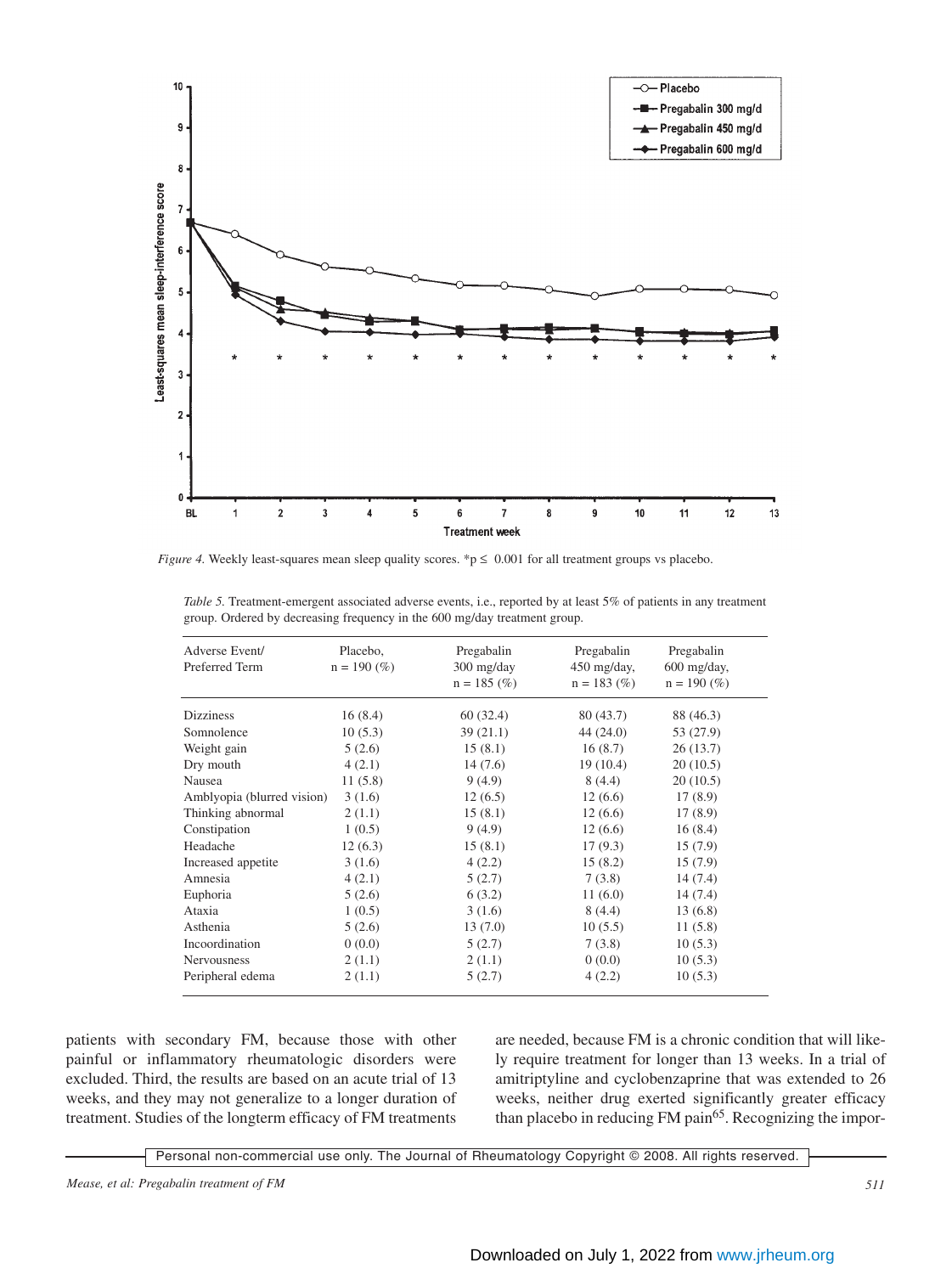tance of studying the effect of pregabalin for a longer period of time, a 6-month study in FM was recently completed that demonstrated durable effects on several domains of FM including pain, patient global assessment of change, function, and sleep<sup>66</sup>. Finally, our study did not include an active medication comparator, because the study was designed to confirm and extend the previous findings of the efficacy of pregabalin compared with placebo in  $FM^{32}$ . Future trials should compare pregabalin with other medications in the treatment of FM, including gabapentin, another  $\alpha_2$ -δ-1 ligand that has been shown to be efficacious in reducing pain associated with  $FM^{67}$ . Although pregabalin and gabapentin share a similar mechanism of action, they are different molecules with differences apparent in pharmacokinetics and pharmacodynamics<sup>68</sup> that may influence efficacy and tolerability measures. Further, FM will likely respond best to a multidisciplinary approach and a combination of pharmacologic and nonpharmacologic treatments<sup>69</sup>. A study evaluating the combination of pregabalin with nonpharmacologic treatments such as cognitive behavioral therapy, which may improve patients' active coping skills<sup>70</sup>, is needed.

The results of this randomized, placebo-controlled trial demonstrated that treatment with pregabalin was associated with symptomatic relief of pain in patients with FM, improvement in patients' assessments of their global health status, and improvements in multiple measures of sleep. Improvements in pain and sleep with pregabalin were of rapid onset, being evident at Week 1, the first timepoint measured, and pain relief was maintained at every weekly timepoint over 13 weeks with 600 mg/day pregabalin, while improvements in sleep were significant at every weekly timepoint for all 3 dosages. The incidence of dizziness and somnolence in this study suggests that FM patients may be more sensitive to CNS-related AE than patients with other pain disorders, although withdrawal rates for these 2 AE were low. Slower escalation to effective dosages may decrease the incidence of AE and will be explored in future trials. Combined with data reported among FM patients<sup>26</sup>, our trial supports a role for use of pregabalin in treatment of pain and sleep disturbance in patients with FM.

## **ACKNOWLEDGMENT**

Investigators: Leslie Jane Crofford, MD; Christine E. Codding, MD; John Joseph Condemi, MD; John E. Ervin, MD; Robert Michael Griffin Jr, MD; E. Robert Harris, MD; Philip Judson Mease, MD; Richard G. Pellegrino, MD; Irwin Jon Russell, MD; Eric Andrew Sheldon, MD; Michael Moises Tuchman, MD; Richard L. Weinstein, MD; Mohammed Younus Alam, MD; Spencer Bennion Jones, MD; Steven C. Bowman, MD; Walter F. Chase, MD; Ronald D. Emkey, MD; Monica R. Pierson, MD; Harry Irvin Geisberg, MD; Gary Vaughn Gerard, MD; David Ernest Hart, MD; Shelly P. Kafka, MD; Dennis Connor McCluskey, MD; Bryan C. Pogue, MD; William Julius Shergy, MD; Richard Pete Singer, MD; Terence Weaver Starz, MD; Bret Alan Wittmer, MD; Stephen Allan Bookbinder, MD; Naga S. Bushan, MD; Robert Allan Dahmes, MD; Herbert Stephen Diamond, MD; William Travis Ellison, MD; Mildred Veronica Farmer, MD; Edward J. Walko, MD; Jeffrey S. Gitt, MD; Theresia Lisa Lee, MD; Kenneth Alan Miller, MD; Barry Packman, MD; Dianne Lynn Petrone, MD; George

Joseph Rederich, MD; James Matthew Ross, MD; Arnaldo Torres, MD; Jeanne Y. Wei, MD; Lesley Mussio Arnold, MD; Eugene Richard Blonsky, MD; Laurence A. Bradley, MD; Teresa Lejeune Coats, MD; Selwyn Alan Cohen, MD; Don Lee Goldenberg, MD; Jon F. Heiser, MD; Isaac Marcadis, MD; Howard William Marker, MD; Daniel E. Grosz, MD; William M. Seger, MD; Tammi L. Shlotzhauer, MD; Jeffrey Trevor Apter, MD; Brian Scott Bortnick, MD; Tyler Cymet, MD; Anthony P. Dietrich, MD; Charles Warren Lapp, MD; Jefrey Dale Lieberman, MD; Keith Barton Williams, MD; Martin D. Mollen, MD; Michael James Drass, MD; Wendy Roberta Eider, MD; Roger Paul Guthrie, MD; Kevin Victor Hackshaw, MD; Gary Eliot Fink, MD; James Irving McMillen, MD; John Arthur Harris Porter, MD; Lowell Benjamin Robison Jr, MD; Stephan C. Sharp, MD; Stuart Lloyd Silverman, MD; Timothy Joseph Swartz, MD; Lawrence Jay Leventhal, MD; Patricia Coleman Miezan, MD; William Paul Maier, MD; Mark D. Harris, MD; Atul A. Deodhar, MD; Douglas Ray Schumacher, MD; Rebecca Anne Knight, MD; Herbert Benzinger Lindsley, MD; Ruth Kadanoff, MD; Pamela Rosenthal, MD; Alan Brewer, MD. Editorial support was provided by Gregory Bezkorovainy of Adelphi Inc., New York.

## **REFERENCES**

- 1. Mease PJ. Fibromyalgia syndrome: review of clinical presentation, pathogenesis, outcome measures, and treatment. J Rheumatol 2005;75:6-21.
- 2. Clauw DJ, Crofford LJ. Chronic widespread pain and fibromyalgia: what we know, and what we need to know. Best Pract Res Clin Rheumatol 2003;17:685-701.
- 3. Bennett RM. Fibromyalgia. In: Wall PD, Melzack R, editors. Textbook of pain. 4th ed. London: Harcourt Publishers, Churchill Livingstone; 1999:579-601.
- 4. Wolfe F, Smythe HA, Yunus MB, et al. The American College of Rheumatology 1990 criteria for the classification of fibromyalgia. Report of the Multicenter Criteria Committee. Arthritis Rheum 1990;33:160-72.
- 5. Wolfe F, Ross K, Anderson J, Russell IJ, Hebert L. The prevalence and characteristics of fibromyalgia in the general population. Arthritis Rheum 1995;38:19-28.
- 6. White KP, Harth M. Classification, epidemiology, and natural history of fibromyalgia. Curr Pain Headache Rep 2001;5:320-9.
- 7. Bennett RM. Emerging concepts in the neurobiology of chronic pain: evidence of abnormal sensory processing in fibromyalgia. Mayo Clin Proc 1999;74:385-98.
- 8. Russell IJ, Vaeroy H, Javors M, Nyberg F. Cerebrospinal fluid biogenic amine metabolites in fibromyalgia/fibrositis syndrome and rheumatoid arthritis. Arthritis Rheum 1992;35:550-6.
- 9. Russell IJ, Orr MD, Littman B, et al. Elevated cerebrospinal fluid levels of substance P in patients with the fibromyalgia syndrome. Arthritis Rheum 1994;37:1593-601.
- 10. Yunus MB. Towards a model of pathophysiology of fibromyalgia: aberrant central pain mechanisms with peripheral modulation. J Rheumatol 1992;19:846-50.
- 11. Moldofsky H. Sleep and musculoskeletal pain. Am J Med 1986;81:85-9.
- 12. Goldenberg DL. Fibromyalgia, chronic fatigue syndrome, and myofascial pain syndrome. Curr Opin Rheumatol 1993;5:199-208.
- 13. Bennett RM. Confounding features of the fibromyalgia syndrome: a current perspective of differential diagnosis. J Rheumatol Suppl 1989;19:58-61.
- 14. Mease P, Arnold LM, Bennett R, et al. Fibromyalgia syndrome. J Rheumatol 2007;34:1566-7.
- 15. Russell IJ. Fibromyalgia syndrome: approaches to management. Bull Rheum Dis 1996;45:1-4.
- 16. Taylor CP, Angelotti T, Fauman E. Pharmacology and mechanism of action of pregabalin: the calcium channel  $\alpha_{2}$ – $\delta$  (alpha<sub>2</sub>–delta) subunit as a target for antiepileptic drug discovery. Epilepsy Res 2007;73:137-50.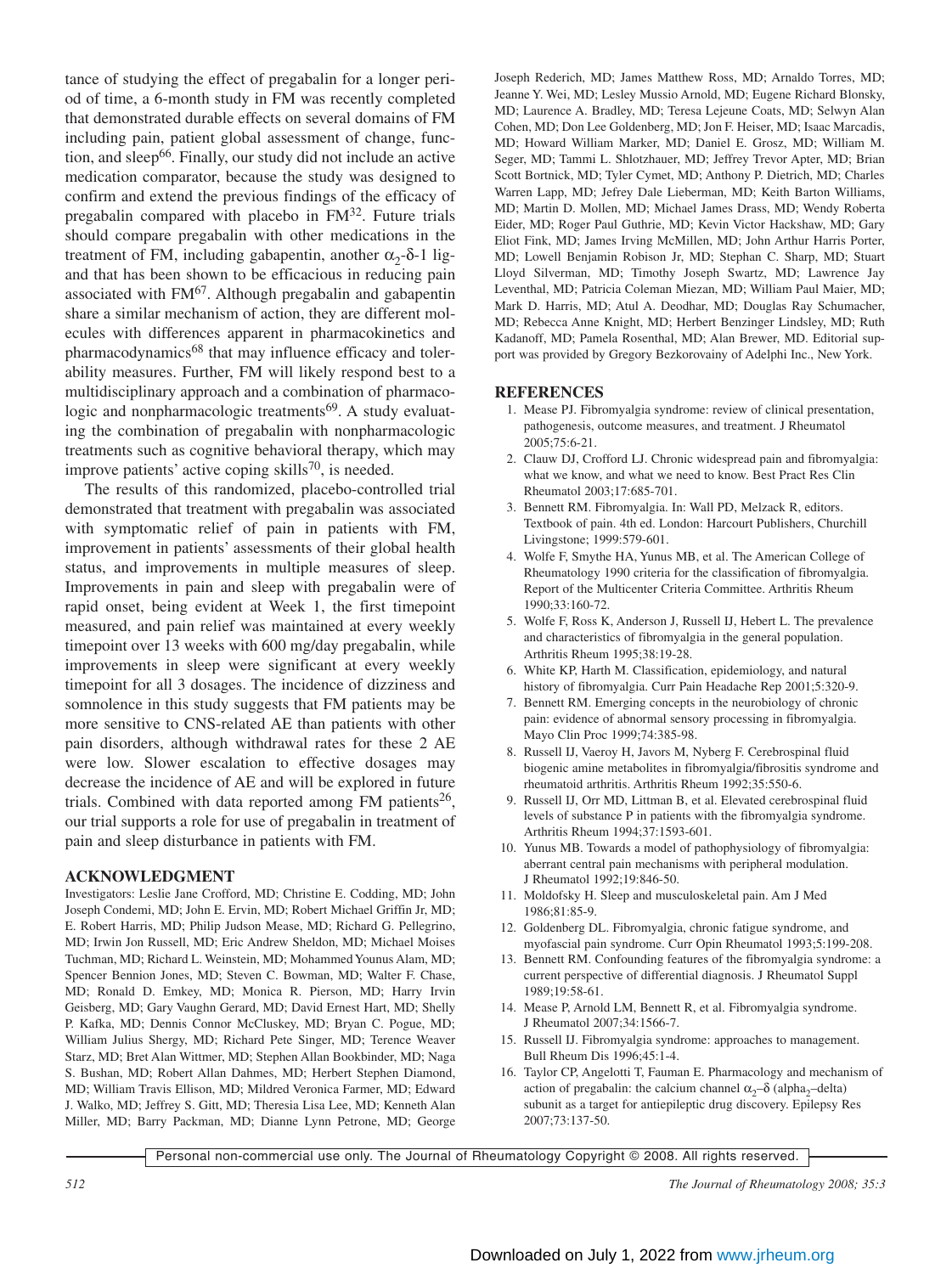- 17. Bian F, Li Z, Offord J, et al. Calcium channel alpha(2)-delta type 1 subunit is the major binding protein for pregabalin in neocortex, hippocampus, amygdala, and spinal cord: an ex vivo autoradiographic study in alpha(2)-delta type 1 genetically modified mice. Brain Res 2006;1075:68-80.
- 18. Melrose HL, Kinloch RA, Cox PJ, Field MJ, Collins D, Williams D. [3H] pregabalin binding is increased in ipsilateral dorsal horn following chronic constriction injury. Neurosci Lett 2007; 417:187-92.
- 19. Fink K, Dooley DJ, Meder WP, et al. Inhibition of neuronal  $Ca^{2+}$ influx by gabapentin and pregabalin in the human neocortex. Neuropharmacology 2002;42:229-36.
- 20. Micheva KD, Taylor CP, Smith SJ. Pregabalin reduces the release of synaptic vesicles from cultured hippocampal neurons. Mol Pharmacol 2006;70:467-76.
- 21. Dooley DJ, Donovan CM, Pugsley TA. Stimulus-dependent modulation of  $[3H]$ -norepinephrine release from rat neocortical slices by gabapentin and pregabalin. J Pharmacol Exp Ther 2000;295:1086-93.
- 22. Dooley DJ, Mieske CA, Borosky SA. Inhibition of K+-evoked glutamate release from rat neocortical and hippocampal slices by gabapentin. Neurosci Lett 2000;280:107-10.
- 23. Fehrenbacher JC, Taylor CP, Vasko MR. Pregabalin and gabapentin reduce release of substance P and CGRP from rat spinal tissues only after inflammation or activation of protein kinase C. Pain 2003;105:133-41.
- 24. Dooley DJ, Taylor CP, Donevan S, Feltner D. Ca<sup>2+</sup> channel  $\alpha_2\delta$ ligands: novel modulators of neurotransmission. Trends Pharmacol Sci 2007;28:75-82.
- 25. Joshi I, Taylor CP. Pregabalin action at a model synapse: Binding to presynaptic calcium channel alpha(2)-delta subunit reduces neurotransmission in mice. Eur J Pharmacol 2006;553:82-8.
- 26. Field MJ, Cox PJ, Stott E, et al. Identification of the  $\alpha_{2}$ - $\delta$ -1 subunit of voltage-dependent calcium channels as a molecular target for pain mediating the analgesic actions of pregabalin. Proc Nat Acad Sci USA 2006;103:17537-42.
- 27. Vartanian MG, Radulovic LL, Kinsora JJ, et al. Activity profile of pregabalin in rodent models of epilepsy and ataxia. Epilepsy Res 2006;68:189-205.
- 28. Field MJ, Oles RJ, Singh L. Pregabalin may represent a novel class of anxiolytic agents with a broad spectrum of activity. Br J Pharmacol 2001;132:1-4.
- 29. Pfizer Canada Inc. Product monograph: Lyrica, June 3, 2005. [Internet. Accessed December 18, 2007.] Available from: http://www.pfizer.ca/english/our%20products/prescription%20 pharmaceuticals/default.asp?s=1&id=25&doc=enmonograph.
- 30. Pfizer Inc., Lyrica, USPI, November 2006. [Internet. Accessed December 18, 2007.] Available from: http://www.pfizer.com/pfizer/ download/uspi\_lyrica.pdf.
- 31. European Medicines Agency. Annex I: summary of product characteristics. [Internet. Accessed December 18, 2007.] Available from: http://www.emea.europa.eu/humandocs/PDFs/EPAR/lyrica/H-546-PI-en.pdf.
- 32. Crofford LJ, Rowbotham MC, Mease PJ, et al. Pregabalin for the treatment of fibromyalgia syndrome: results of a randomized, double-blind, placebo-controlled trial. Arthritis Rheum 2005;52:1264-73.
- 33. Melzack R. The Short-Form McGill Pain Questionnaire. Pain 1987;30:191-7.
- 34. Randinitis EJ, Posvar EL, Alvey CW, Sedman AJ, Cook JA, Bockbrader HN. Pharmacokinetics of pregabalin in subjects with various degrees of renal function. J Clin Pharmacol 2003;43:277-83.
- 35. Farrar JT, Young JP Jr, LaMoreaux L, Werth JL, Poole RM. Clinical importance of changes in chronic pain intensity measured on an 11 point numerical pain rating scale. Pain 2001;94:149-58.
- 36. Dworkin RH, Turk DC, Farrar JT, et al. Core outcome measures for chronic pain clinical trials: IMMPACT recommendations. Pain 2005;113:9-19.
- 37. Burckhardt CS, Clark SR, Bennett RM. The Fibromyalgia Impact Questionnaire (FIQ): development and validation. J Rheumatol 1991;18:728-33.
- 38. Stratford PW, Binkley JM, Riddle DL, Guyatt GH. Sensitivity to change of the Roland Morris Back Pain Questionnaire: part 1. Phys Ther 1998;78:1186-96.
- 39. Juniper EF, Guyatt GH, Willan A, Griffith LE. Determining a minimal important change in a disease-specific Quality of Life Questionnaire. J Clin Epidemiol 1994;47:81-7.
- 40. Max MB. Neuropathic pain syndromes. In: Max M, Portenoy R, Laska E, editors. Advances in pain research and therapy. New York: Raven Press Ltd.; 1991:193-219.
- 41. Watson CPN. Neuropathic pain syndromes. In: Max M, Portenoy R, Laska E, editors. Advances in pain research and therapy. New York: Raven Press Ltd.; 1991:221-31.
- 42. Jensen MP, Karoly P. Self-report scales and procedures for assessing pain in adults. In: Turk DC, Melzack R, editors. Handbook of pain assessment. New York: The Guildford Press; 1992:135-51.
- 43. Hays RD, Stewart AL. Sleep measures. In: Stewart AL, Ware JE Jr, editors. Measuring functioning and well-being. Durham, NC: Duke University Press; 1992:235-9.
- 44. Ware JE, Kosinski M, Dewey JE. How to score version 2 of the SF-36 (r) health survey. Lincoln, RI: Quality Metric; 2000.
- 45. Leon AC, Olfson M, Portera L, Farber L, Sheehan DV. Assessing psychiatric impairment in primary care with the Sheehan Disability Scale. Intl J Psychiatry Med 1997;27:93-105.
- 46. Sheehan DV, Harnett-Sheehan K, Raj BA. The measurement of disability. Intl Clin Psychopharmacology 1996;11 Suppl 3:89-95.
- 47. Ramey DR, Raynauld J, Fries JF. The Health Assessment Questionnaire. Arthritis Care Res 1992;5:119-29.
- 48. Wolfe F, Hawley DJ, Goldenberg DL, Russell IJ, Buskila D, Neumann L. The assessment of functional impairment in fibromyalgia (FM): Rasch analyses of 5 functional scales and the development of the FM Health Assessment Questionnaire. J Rheumatol 2000;27:1989-99.
- 49. Belza B, Henke C, Yelin E, et al. Correlates of fatigue in older adults with rheumatoid arthritis. Nurs Res 1993;42:93-9.
- 50. Zigmond A, Snaith RP. The Hospital Anxiety and Depression Scale. Acta Psychiatr Scand 1983;67:361-70.
- 51. SAS Institute Inc. SAS/STAT® user's guide version 8. Cary, NC: SAS Institute; 1999.
- 52. Steel R, Torrie J. Principles and procedures of statistics. New York: McGraw-Hill; 1960:308-10.
- 53. Hochberg Y. A sharper Bonferroni procedure for multiple tests of significance. Biometrika 1988;75:800-2.
- 54. Berry D, editor. Statistical methodology in the pharmaceutical sciences. New York: Marcel Dekker; 1990:403-8.
- 55. Bennett RM, Jones J, Turk DC, Russell IJ, Matallana L. An internet survey of 2,596 people with fibromyalgia. BMC Musculoskelet Disord 2007;8:27-37.
- 56. Dworkin RH, Corbin AE, Young JP Jr, et al. Pregabalin for the treatment of postherpetic neuralgia: a randomized, placebocontrolled trial. Neurology 2003;60:1274-83.
- 57. Sabatowski R, Gálvez R, Cherry DA, et al. Pregabalin reduces pain and improves sleep and mood disturbances in patients with postherpetic neuralgia: results of a randomised, placebo-controlled clinical trial. Pain 2004;109:26-35.
- 58. Rosenstock J, Tuchman M, LaMoreaux L, Sharma U. Pregabalin for the treatment of painful diabetic peripheral neuropathy: a doubleblind, placebo-controlled trial. Pain 2004;110:628-38.
- 59. Lesser H, Sharma U, LaMoreaux L, Poole RM. Pregabalin relieves symptoms of painful diabetic neuropathy: a randomized clinical